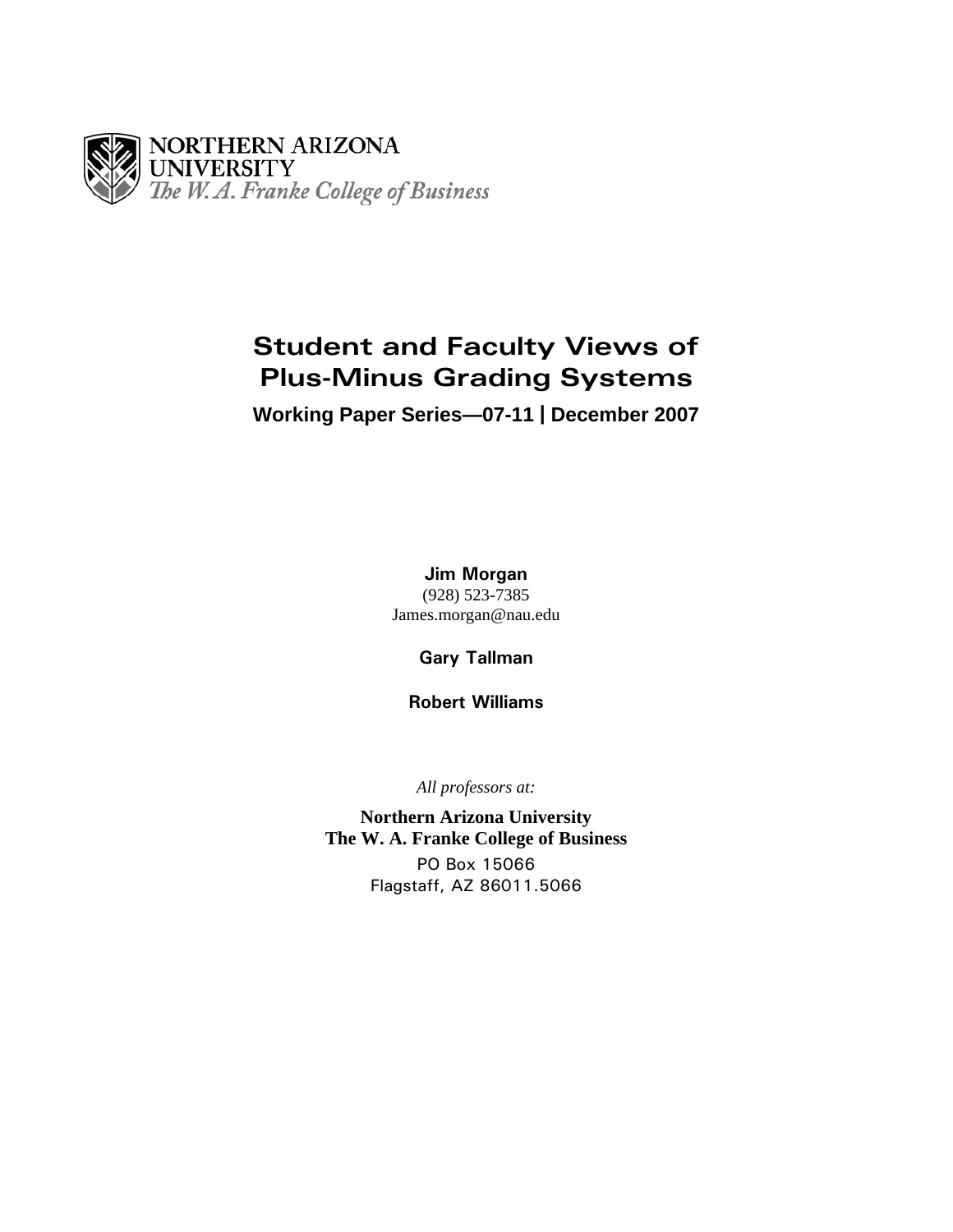# **Student and Faculty Views of Plus-Minus Grading Systems**

# **Introduction**

Many colleges and universities have adopted or are considering adopting a grading system that provides a larger number of marking choices than the A through F whole-letter system. This usually takes the form of a plus-minus (+/-) grading system in one version or another. While a variety of reasons have been put forth for the move to  $+/-$  grades, a key motivation is the belief that a  $+/-$  grading system can either reverse the progression of grade inflation or counter its effects by establishing more grade choices so that performance can be more effectively differentiated. This paper first reviews studies of the prevalence in American colleges and universities of +/- grading systems and, perhaps more importantly, the prevalence of schools not using +/- systems who could potentially benefit from a shift to use of this form of grading system. Because of limitations found in available data, a targeted analysis of grading systems of a selected set of universities has been conducted. The results of this secondary research are briefly reported in the second section below. Results of the first two sections indicate that there remains a substantial set of schools that do not currently utilize +/- grading and might be considering a shift to this form of grading system. Next the paper reviews literature dealing with faculty and student perceptions of +/- grading systems and the effects of these systems on the level and distribution of grades and on student effort. Substantial differences in the perceptions of the two groups are found.

The major focus of this paper is the analysis of how faculty and student perceptions of the benefits of a +/- grading system differ and what the motivations for these differences might be. The technique used to explore these questions is a survey of both faculty and student reactions to a hypothesized change to a +/- grading system at a mid-size public university in the Southwest. The results indicate that the faculty is much more supportive of a change than are students. Insights as to why each group views the effects of the hypothesized change differently are explored in the paper with possible explanations for the differences found in expectancy theory, a popular theory of human motivation that suggests students and faculty will each react to the change in a way that is likely to produce positive benefits for them, and in resistance to change theory which seeks to identify the factors causing resistance among groups affected by a change. Our study shows that each group perceives the effects of the change differently and that some students and faculty members have very strong commitments to their views.

# **Examination of the Extent of Use of +/- Grades**

A study by the American Association of College Registrar and Admissions Offices reported that 36% of institutions (both 2 and 4 year) in 1992 used pluses or minuses in grading whereas 56% of such institutions did so in 2002 [Brumfield, 2005]. Thirty-two institutions moved to  $a +/2$  system over the ten year period. Private schools were much more likely to use  $a +/2$  system than public schools. This continues the trend noted in the prior ten year period when a 12% increase in institutions using a  $+/$ system was noted [Riley, Checca, Singer, & Worthington, 1994].

In order to further evaluate the use of  $+/-$  and other extended category grading systems, on-line catalogs of a representative sample of one fourth of all AACSB accredited business schools were reviewed to determine each school's undergraduate grading policy. A total of 99 schools were surveyed, 71 of them public and 28 private. Table 1 shows the distribution of grading systems used. Three basic grading systems were identified: systems using pluses-minuses, systems using a single intermediate grade and traditional whole-letter grading systems of A, B, C, D, and either E or F. Note that about one third of the schools continue to use whole-letter only grading systems.

Among public schools, 30 of 71 (42.5 percent) use only whole-letter grading. Plus-minus grading systems are clearly the most prevalent type of grading system among this group of schools. To clarify the notation used below, the A+ to C+ system would use the grades A+, A, A-, B+, B, B-, C+, C , D, F, while an  $A+$  to  $D-$  system would use  $A+$ ,  $A$ ,  $A-$ ,  $B+$ ,  $B$ ,  $B-$ ,  $C+$ ,  $C$ ,  $C-$ ,  $D+$ ,  $D$ ,  $D-$ ,  $F$  and so on. The plus or minus typically raises (lowers) the grade by .3 or .33 grade points. As the table indicates, many schools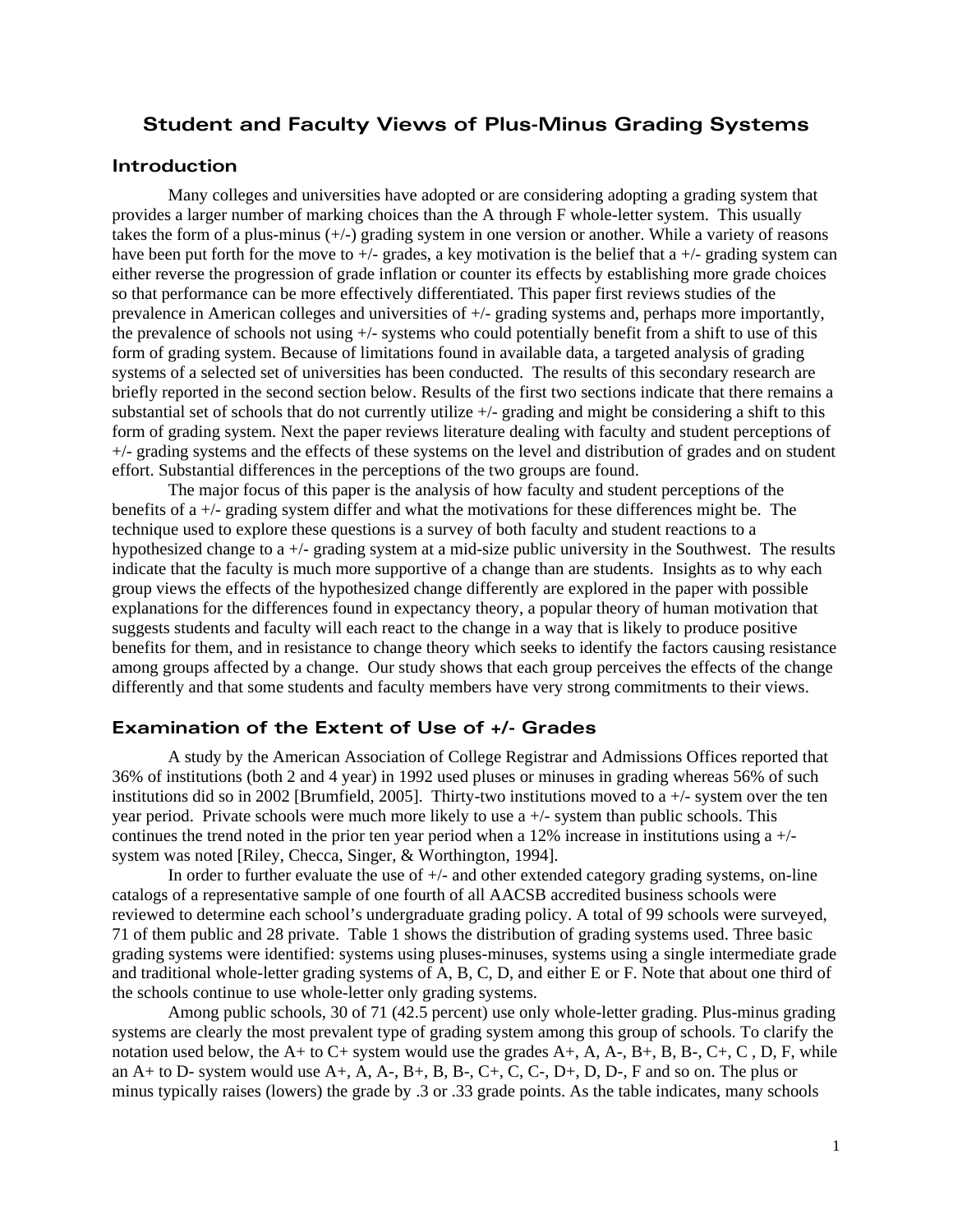do not allow pluses and minuses across their full range of grades. The grade of A+ creates the possibility of a GPA greater than 4.0 and, probably for this reason; only 9 of the 60 schools with a +/- system include an A+. Four of the 9 schools using the A+ resolve the GPA problem by recording the A+ as a 4.0 when calculating GPAs, so that the A+ becomes just a notation on individual course grades. Schools also differ with respect to the bottom of the  $+/-$  range. Most frequently, pluses and minuses are used all the way down through the D-, however, due to issues relating to transfer grades and determining the grade required for satisfying prerequisites, a number of schools terminate the use of pluses and minuses with the D+ (they do not use a D-) and others stop at the C+ or even C- level.

|                              | Number of Schools |
|------------------------------|-------------------|
|                              | Using             |
| <b>Plus and Minus Grades</b> | 60                |
| $A+$ thru $C+$               |                   |
| $\star$<br>$A+$ thru D-      | 8                 |
| $A-$ thru $C+$               | 4                 |
| $A-$ thru $C-$               | 3                 |
| $A-$ thru $D+$               | 16                |
| $A - thru D -$               | 27                |
| $B+$ thru $D-$               | 1                 |
| Single Intermediate Grade    | 7                 |
| AB, BC & CD                  |                   |
| AB and BC                    | 3                 |
| Whole-letter Only            | 32                |
| A thru F                     | 32                |

# **TABLE 1 Distribution of University Grading Systems**

 $*$  The A+ grade is counted as a 4.0 for 4 of the schools using an A+

Systems using a single intermediate grade are far less prevalent than the  $+/-$  systems. The single intermediate grade is typically listed either as the concatenation of the two grades it lies between, such as AB for the grade between an A and a B, or as a plus without a corresponding minus. In these systems the grade points awarded for the intermediate grade are half way between the two related whole-letter grades  $(a 3.5$  for an AB or a B+).

# **Why the Movement to +/- Grading?**

The proportion of institutions using  $+\prime$ - grading systems increased by 12 percent from 1982 to 1992 [Riley, Checca, Singer, & Worthington, 1994] with the trend continuing. There are three reasons typically cited as motivation for universities to change to a +/- grading system. They are concerns over grade inflation, ability to differentiate between students and ability to motivate students to aspire to learn more.

A substantial body of literature details the existence of grade inflation in American colleges and universities. One study [Levine, 1994] surveyed 4,900 college graduates from 1969 to 1993 and found that the number of A's awarded had quadrupled and the number of C's had dropped by two thirds. +/ grading shows some promise in reducing grade inflation. In a recent article the author cites evidence of other studies plus his own analysis of the experience of Berry College to conclude that the implementation of a +/- system halts and in some cases produces a minor reversal in grade inflation [Bressette, 2002]. This effect is not equal over all majors. Majors that traditionally have low GPA's are affected less by a change to a +/- system than majors in a high GPA major [Bressette, 2002]).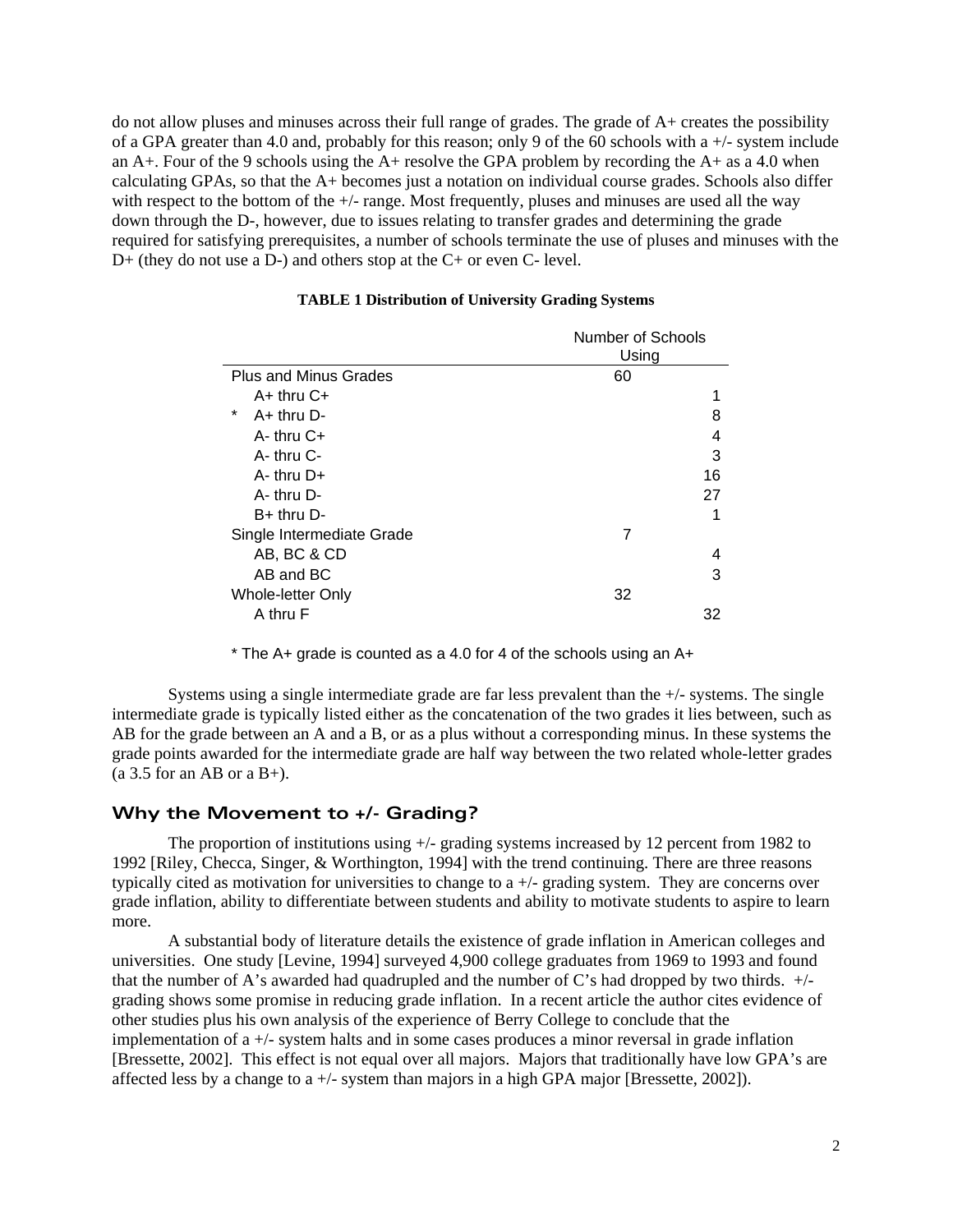Proponents of a +/- system also believe it better differentiates students and that it is fairer or more precise. Researchers have found that grades are more reliable indicators of student performance as the width of a grade interval is narrowed [Singleton & Smith, 1978]. The existence of grade inflation in combination with the traditional A-F grading system effectively reduces the grades available and widens the range of student performance represented by each grade. The introduction of +/- grades increases the grades available and narrows the interval for each grade. In majors where grading is more holistic however, faculty believe the additional grade choices create less precision in student evaluations [Quann, 1987].

It is also argued that students are motivated to work harder under a +/- system. Anecdotal evidence in the form of student quotes indicates that they must continue to work through the entire semester to earn a grade under the more refined +/- system. The chance of earning a higher grade may be a motivator (plus) but the risk of earning a lower grade (minus) might be an even stronger motivator according to one study [Cullen et al., 1975]. Evidence to the contrary is present in a study of economics classes at a mid-size Midwestern university that concluded students who chose +/- grading were not significantly more motivated than students who did not [McClure & Spector, 2005].

## **Student and Faculty Attitudes Toward +/- Grading**

As noted above, the momentum is toward adoption of  $a +/-$  grading system. However, fully one third of all schools currently use a whole-letter grading system. As these schools contemplate a change to their grading system it will be important for them to recognize the differing perceptions of benefits and costs that major stakeholders have. The major focus of this paper is the analysis of how faculty and student perceptions of the benefits of  $a +/-$  grading system differ.

A recent study of business school faculty and students identified a substantial gap between the expectations and perceptions of the two groups with respect to grading and academic rigor [McKendall et al., 2006]. In addition, articles and editorials in student newspapers of universities considering adopting +/- grades suggest that this type of change in grading policies is always controversial. Such changes are typically proposed by the faculty and often opposed by students [Brown Daily Herald, 2006]. Students have noted that the use of a  $+/-$  system that does not include an A+ grade tends to lower the GPAs of the best students since they potentially have many current A grades that could become A minuses, but relatively few B and lower grades that could be raised by the plus grade [Storelli-Castro, 2006; Daily Athenaeum, 2006].

Perhaps the clearest evidence of how students view +/- grading versus traditional grading occurs when students have a choice in a particular class. Humboldt State University made the +/- system optional. Student choices were tracked in six introduction to programming classes. Students overwhelmingly chose the traditional grading system over the +/- system, although students who chose the +/- system earned more pluses than minuses [Dixon, 2004]. Students from another university were quoted as arguing that the  $+\sqrt{\ }$ - system would increase the intrinsic value of an 'A' and help in identifying the very best students [Bressette, 2002].

A survey of faculty documenting their actual use of a voluntary +/- grading system conducted at Ball State University provides evidence of variation in faculty support for such a grading system [Malone, Nelson & Nelson, 2000]. The survey asked graduate faculty how extensively they used the  $+/-$  system. Seventy-six percent indicated it was used considerably with assistant professors and those at the university for 1-4 years indicating the heaviest usage. Full professors use it less as did those with over 15 years service. The colleges that used it most were Architecture, Communication Sciences and the Humanities. The colleges that used it the least were Business, Life Sciences, Physical Sciences and Psychology. Business used the +/- system far less than any other unit in the University. No explanation was proffered for the differences by college. The differing perceptions of faculty by disciplines were noted in another study that concluded "Faculty believed that the meaning of a grade varies more across disciplines than across institutions" [Ekstrom & Villegas, 1994].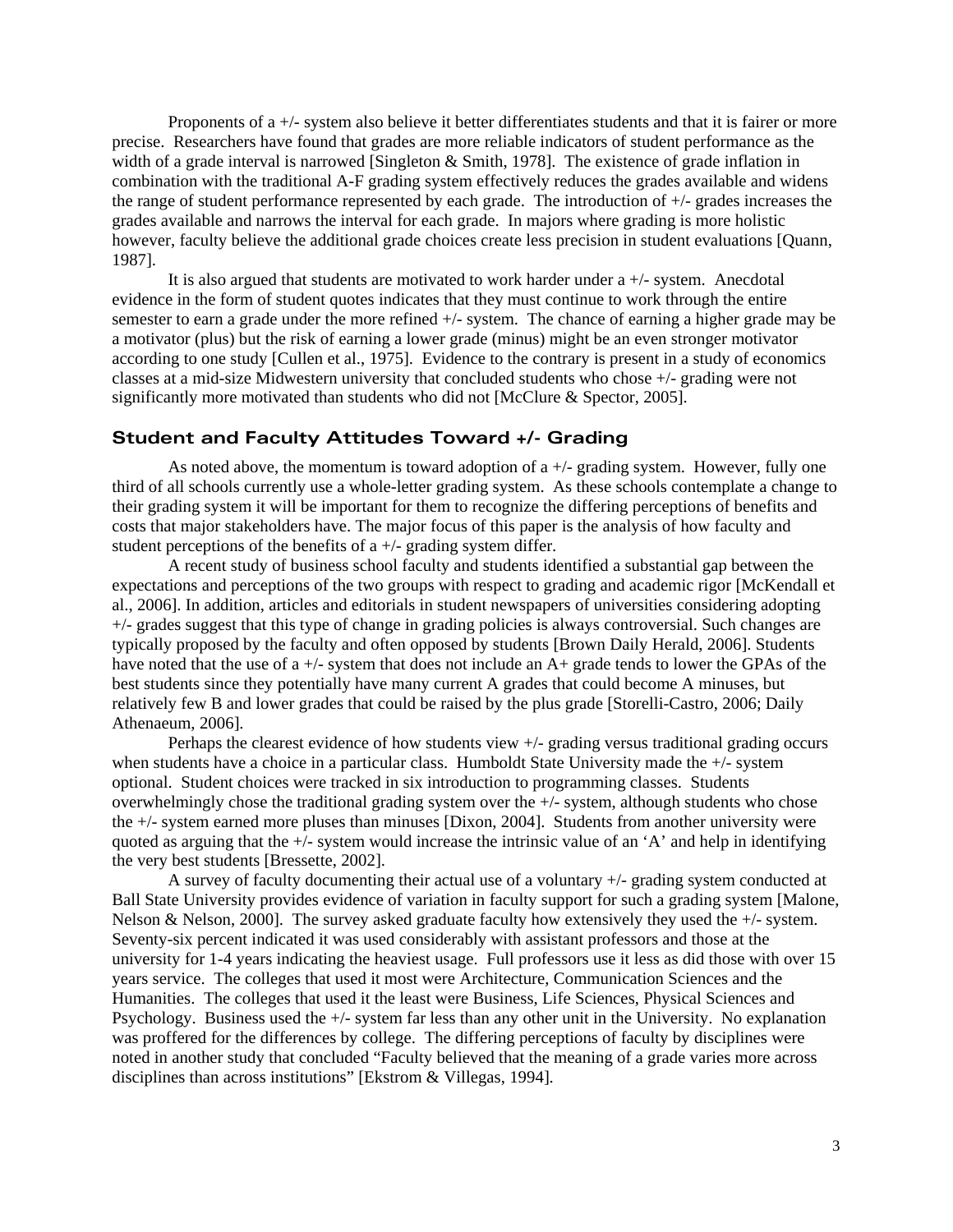While the studies noted above point to a variety of student and faculty attitudes toward  $+/$ grading, for the most part these studies have not examined the conceptual bases for student and faculty attitudes. There are at least two theoretical perspectives that may be useful in explaining these attitudes. The first is *resistance to change theory* and the second is *expectancy theory*.

 Resistance to change theory is quite intuitive and simply states that affected parties tend to resist change to their environment, work or otherwise. Literature describing reasons for resistance to change is well established and many of the major elements cited today were identified many years ago. A 1966 American Management Association keynote presentation identified a number of factors that cause people to resent and resist change [Burns 1966]. While this presentation dealt with the work environment, many of the factors identified also apply to the type of change dealt with here. Here in paraphrased form, is a partial list of the factors identified:

- 1. The change was poorly communicated and the parties involved do not understand the purpose of the change.
- 2. The parties involved lacked any involvement in planning the change.
- 3. The belief that the cost of the change is too high versus the potential benefits to be received from the change.
- 4. The pervasive belief that the current way of doing things is perfectly adequate.
- 5. The fear that the new system will fail.
- 6. The failure to consider the habit patterns of those affected by the change and the impact of the change on those habit patterns.

In a more recent study, Goltz and Hietapelto [2002] found that employees (or students in our most likely case) resist change when it decreases their power or degree of control over stimuli affecting them.

A second theoretical explanation of why evolution to a +/- grading system would be resisted can be found in *expectancy theory*. Expectancy theory, first conceptualized by Vroom [1964] and relying on the work of earlier scholars such as Tolman [1932], Rotter [1954], and Atkinson [1956], represents a cognitive approach to explaining human behavior. The models picture human beings as active, thinking, learning and predicting creatures. People learn to perform certain behaviors (or at least increase the chance of performing the behavior) that they expect would lead to positive outcomes. Consequently, humans are not just products of their environment but they are active in attempting to understand the environment in terms of threats and opportunities.

For example, students may perceive a change to  $+/-$  grading as a threat. Some of the studies cited above suggest that  $+/-$  systems not including an  $A+$  grade do tend to reduce the grades of the best students. More generally, students may believe that +/- grades serve to reinforce the importance of grades, that lower overall GPA's will result from the change and that higher levels of incremental study time will be necessary to prosper under a +/- system. The expectations of lower GPA's, also carries with it graduate school acceptance concerns as well. Finally, the issue of  $+/-$  grading is much more personal to students as they rightly understand that the effect of the change applies directly to them.

 Faculty, on the other hand, do not take the change nearly as personally. Faculty may perceive greater flexibility and greater justice in grading with a +/- system and they might also expect that the +/ system would be more motivational to students which would cause them to have a favorable attitude toward a +/- grading system.

# **Survey Methodology**

This section describes a survey of student and faculty opinions about the introduction of  $a +/$ grading system at a mid-sized university in the Southwest. The university currently uses a whole-letter grading system with only the grades A, B, C, D, and F. The variant of  $+/-$  grading system being considered is one that adds grades of A-,  $B<sub>+</sub>$ ,  $B<sub>-</sub>$ , and  $C<sub>+</sub>$  to the set of potential grades with + grades being recorded at .3 points higher than the base grade (e.g. 3.3 for a B+) and – grades being recorded at .3 points less than the base grade.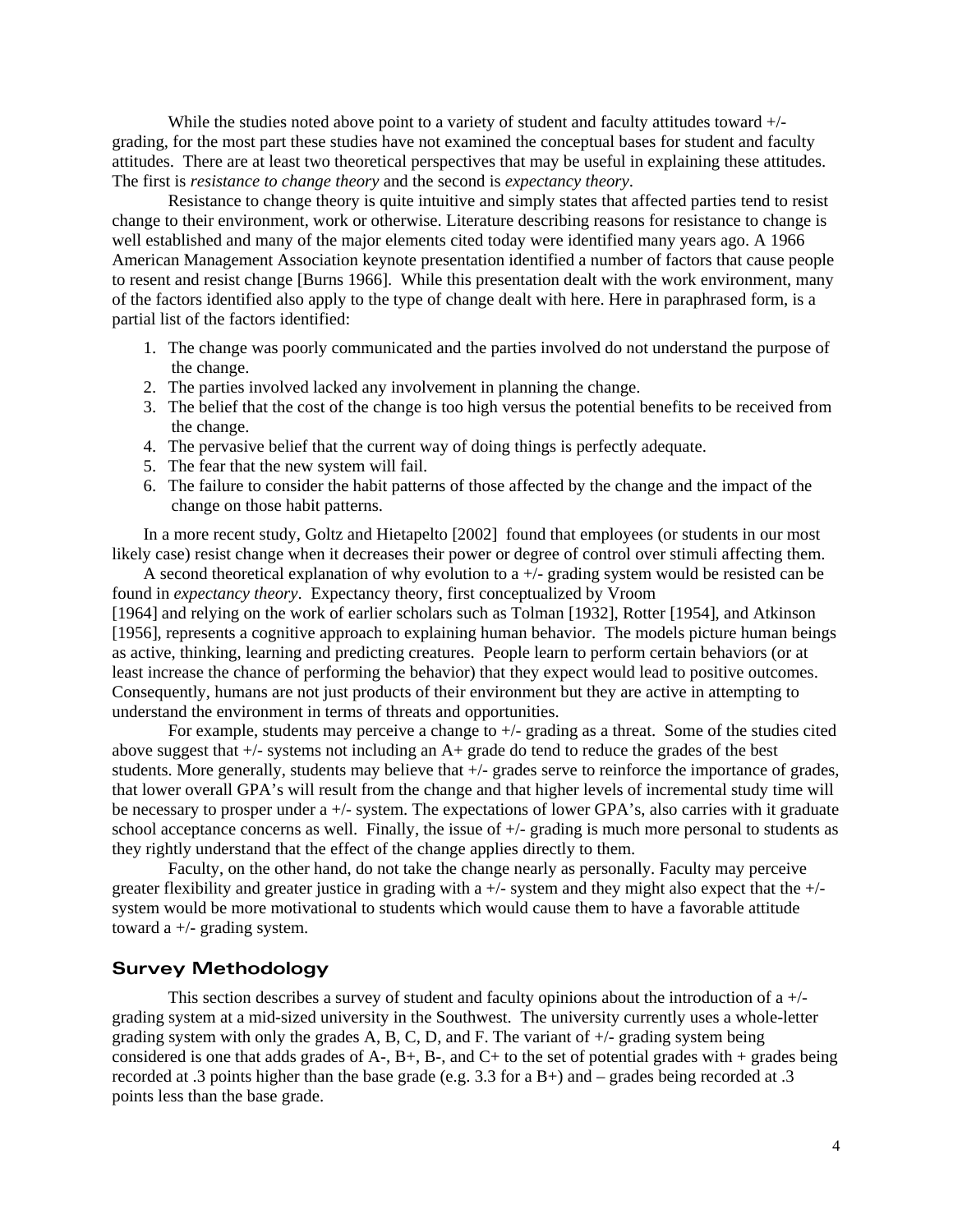Respondents were asked whether they Favored, Opposed or Didn't Know About or Care About a change to the grading system that would utilize the +/- grading scheme described above. Those who either Favored or Opposed were then asked to rate the strength of their opinions as either: care only slightly, care somewhat strongly or care very strongly. The results of these two questions were combined to produce a 7 point scale with values ranging from Very Strongly Support to Very Strongly Oppose (see Table 2). Respondents were also asked to describe the reasons for their support or opposition. Results of this open ended question were recorded and categorized with up to two reasons being recorded for each respondent. In addition respondents were asked to provide additional information that might be related to their views of the proposed system. Students were asked to indicate their class standing, their GPA, and the college of their major. Faculty members were asked to indicate their college and their length of service at the university.

The survey of students opinions was collected by a group of Marketing students who randomly solicited responses from students entering and leaving commonly used buildings across the campus. The survey of faculty was collected on-line through an e-mail solicitation. Examination of the demographic distribution of responses suggests that the respondents are broadly representative of the students and faculty respectively. The 1433 student responses represent just over 10 percent of the count of student on the surveyed campus, while the 433 faculty responses represents over 50 percent of the eligible pool of faculty members.

# **Hypothesized Relationships**

Based upon the literature reviewed in the previous sections, the following hypotheses about faculty and student attitudes toward the introduction of +/- grades are proposed.

# **H1 - Faculty are more supportive of a +/- system than students.**

There is some evidence that a move to a  $+/-$  grading system may reduce the progression of grade inflation or perhaps reverse it. Therefore, faculty who are concerned about the effects of grade inflation would be expected to be supportive of  $a +/-$  grading system. Based upon expectancy theory. Both students and faculty may have resistance to change reasons for opposing the new system, but these reasons are likely to be stronger for students. Students may view any change in the grading system imposed by faculty as a potential threat to their GPA. Students also are likely to feel less involved in the change and have less understanding of the purpose for the change. Thus, students would be expected to resist the change to a +/- grading system.

#### **H2 - Freshmen will be more supportive of +/- grades than upperclassmen**.

Class standing can also be expected to affect student responses to a change in grading system. Upperclassmen have more experience with the current grading system. They may feel that they have learned how to work within that system effectively to optimize their grades. Resistance to change tends to increase, as individuals have more experience with and more of a stake in an existing system. Thus, we hypothesize that freshmen will be more favorable toward +/- grades than upperclassmen.

## **H3 - As a student's GPA increases, support for +/- grades decreases.**

Since most +/- grading systems, including the one described to our respondents, do not include an A+ grade, expectancy theory suggests that students with very high GPAs have a rational reason to believe that +/- grades are more likely to lower than raise their GPAs. For example, consider a student who has earned As in 80 percent of her/his courses and Bs in the other 20 percent leading to a 3.8 GPA. For that student, the new grading scheme could only lower and not raise 80 percent of her grades while, for the remaining 20 percent, the grade could be either higher (a B+) or lower (a B-). On the other hand, since the system proposed in this survey does not include a C-, a student who has earned 80 percent Cs and 20 percent Bs under the whole-letter system has 80 percent of his/her grades that could only be increased by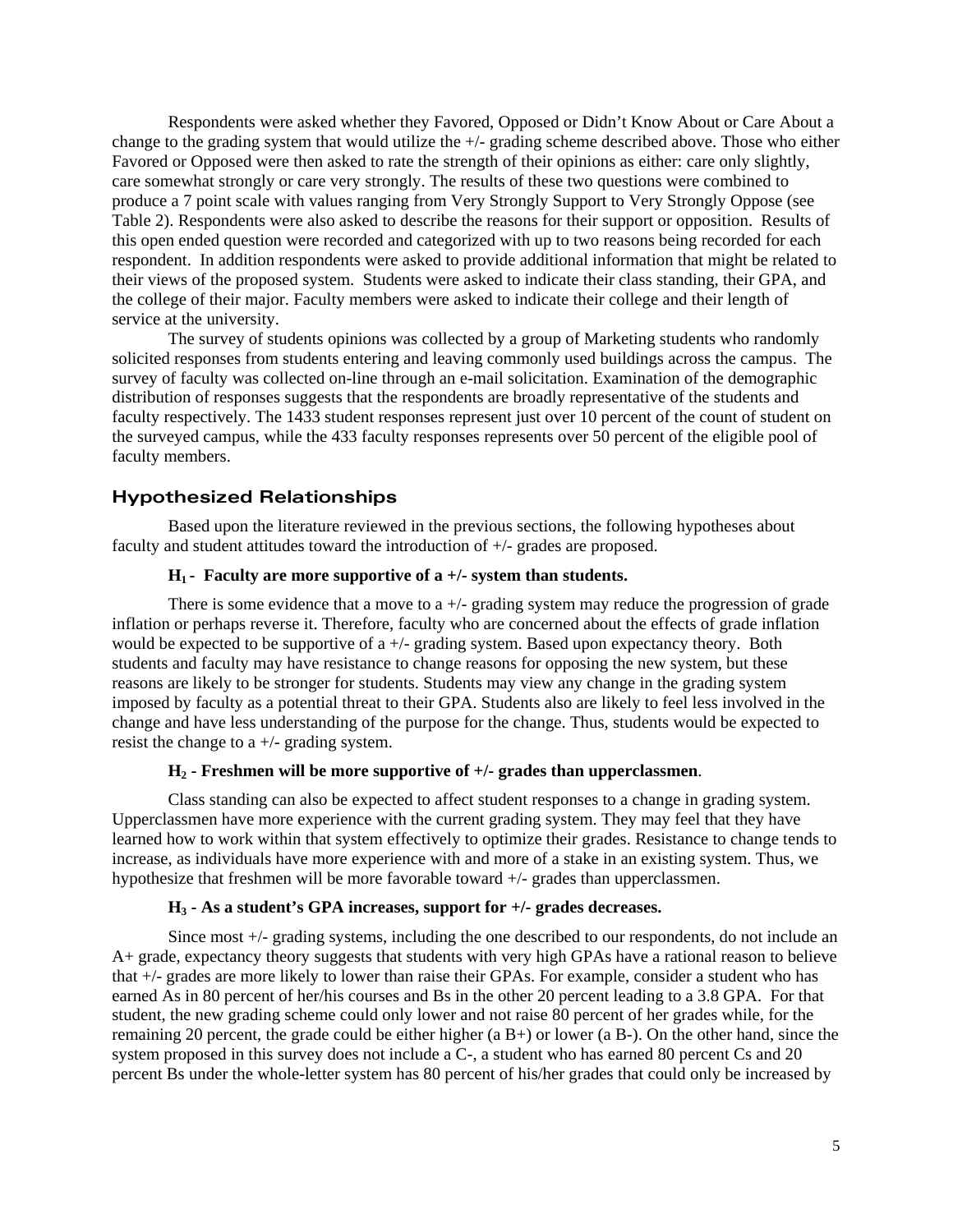the +/- grading system. Therefore, we hypothesize that students with higher GPAs will be less favorable toward the use of +/- grades than student with lower GPAs.

# **H4 - As the average grade issued in a student's college increases, support for +/ grades decreases.**

The average grade in the college where a student is majoring can also be expected to affect responses to +/- grading. Students in colleges where a very high proportion of As are currently given would have reason to fear that +/- grades would lower average GPAs issued in their unit. In a college with a 3.2 average grade we might expect that 40 percent or more of the grades issued are As and that 40 percent of grades could not increase, but could only be lowered by the introduction of a typical +/ grading system. By comparison, a college with a 2.7 average grade would be expected to be issuing much fewer As, so that use of +/- grades could potentially either raise or lower nearly all of that unit's grades. In addition, at least one empirical study [Bresette, 2002] found this type of effect as discussed above. For this reason, we hypothesize that students, in keeping with the predictions of expectancy theory, will be less favorable toward +/- grades the higher the average grade issued by their college.

# **H5 -Faculty support for +/- grades will become less favorable as tenure at the school increases.**

Faculty views of +/- grades might be expected to vary with the length of time that a faculty member has taught under the current grading system. As a faculty member's experience with using the existing grading system increases, they, like students, may become comfortable with that system and therefore may be more resistant to change. In addition this type of effect was found in one of the empirical studies cited above [Malone, Nelson, & Nelson, 2000].

# **H6 - Faulty support for +/- grades will be more favorable as average grades issued in their college increase.**

The grading culture of the college in which a faculty member teaches may also impact their views of +/- grades. Faculty in colleges with high average grades might logically feel a greater need for additional grading options to better reflect student performance, whereas faculty in colleges with lower average grades might feel that the current system provides adequate assessment of student performance. On the other hand, since faculty are responsible for issuing grades, differences in current grading practices across colleges tend to reflect the grading preferences of the faculty in those colleges. Faculty in colleges with high average grades may be less likely to feel that grade inflation is an important issue. Thus, faculty support for +/- grades may be either stronger or weaker in colleges with high average grades. We believe the desire for additional grading options will be the stronger of the two effects.

# **Survey Results**

 In analyzing the survey results, we will first look to see whether student and faculty opinions about the use of +/- grades differ. Table 2 below shows summary data about student and faculty opinions. There is a strong divergence between student and faculty opinions about the proposed use of +/- grades. Over half of faculty respondents support +/- grades at least somewhat strongly while only 15 percent of students share this level of support. Almost half of the student respondents oppose +/- grades at least somewhat strongly, and many of the remaining students are relatively indifferent to, rather than supportive of, +/- grades. A Chi-squared test of the null hypothesis that the distribution of faculty opinions and student opinions do not differ has been conducted and the null hypothesis is rejected at the .0001 level, indicating that there is a significant difference between the opinions of the two groups thus supporting hypothesis one.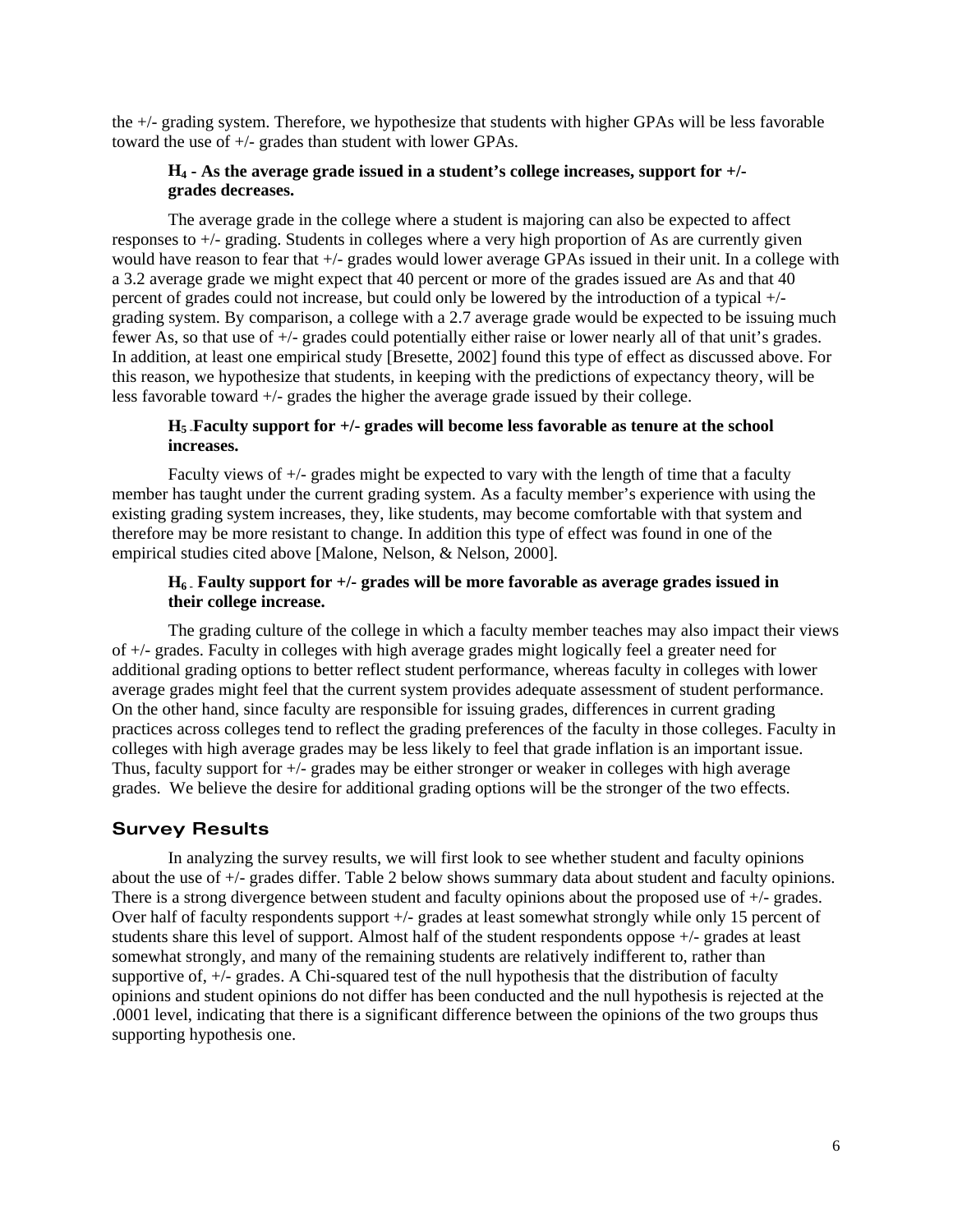|                                  | <b>Students</b> |            |       | Faculty    |
|----------------------------------|-----------------|------------|-------|------------|
|                                  | Count           | Percentage | Count | Percentage |
| <b>Support Very Strongly</b>     | 64              | 4.4%       | 126   | 27.0%      |
| <b>Support Somewhat Strongly</b> | 148             | 10.3%      | 123   | 26.4%      |
| <b>Support Slightly</b>          | 145             | 10.1%      | 48    | 10.3%      |
| Don't Know / Care                | 289             | 20.0%      | 26    | 5.6%       |
| <b>Oppose Slightly</b>           | 129             | 8.9%       | 18    | 3.9%       |
| <b>Oppose Somewhat Strongly</b>  | 332             | 23.0%      | 57    | 12.2%      |
| Oppose Very Strongly             | 336             | 23.3%      | 68    | 14.6%      |
|                                  | 1443            | 100.0%     | 466   | 100.0%     |
| Chi-Square test p-value          | 0.0001          |            |       |            |

# **TABLE 2: Distribution of Opinions of Students and Faculty About Use of +/- Grades**

 The next set of tables provides an analysis of the degree to which student opinions about +/ grades vary across different categories of students. First we look at the effect of class standing, that is, do views differ between freshmen, sophomores, juniors, and seniors. Table 3 presents these results. The Chisquare test indicates that the distributions are significantly different and inspection of the table shows very clearly that sophomores and juniors tend to be most strongly opposed to use of +/- grades. Freshmen and seniors do not support use of +/- grades, but are less strong in their opposition and more likely to be indifferent or care only slightly about the grading alternatives. Sophomores and juniors may feel comfortable with the current grading system and be more reluctant to change, while freshmen have less familiarity with the existing system and seniors feel that they would not be personally affected by any change providing support for hypothesis two.

| TABLE 3: Student's Class Standing vs Student's Opinion of Use of +/- Grades |  |  |  |  |
|-----------------------------------------------------------------------------|--|--|--|--|
|-----------------------------------------------------------------------------|--|--|--|--|

|                                  | Freshman | Sophomore | Junior | Senior  |
|----------------------------------|----------|-----------|--------|---------|
| <b>Support Very Strongly</b>     | 5.4%     | 3.2%      | 5.3%   | 4.1%    |
| <b>Support Somewhat Strongly</b> | 11.6%    | 10.3%     | 8.2%   | 11.5%   |
| <b>Support Slightly</b>          | 13.2%    | 10.6%     | 7.4%   | $9.9\%$ |
| Don't Know / Care                | 22.1%    | 20.1%     | 15.6%  | 22.1%   |
| <b>Oppose Slightly</b>           | 7.8%     | 7.1%      | 10.3%  | $9.9\%$ |
| <b>Oppose Somewhat Strongly</b>  | 19.8%    | 28.0%     | 22.5%  | 21.9%   |
| <b>Oppose Very Strongly</b>      | 20.2%    | 20.6%     | 30.7%  | 20.7%   |
| <b>Students in Category</b>      | (258)    | (339)     | (417)  | (416)   |
| Chi-Square test p-value          | 0.0045   |           |        |         |

Table 4 summarizes the distribution of opinions among students in different grade point average categories. Since, the +/- grading system does not include an A+, students with very high GPAs might rationally assume that they personally have more to lose (through A-s and perhaps B-s) than they have to gain (through B+s), and thus oppose the change. The results of Table 4 support this idea, the Chi-square test indicates that students with differing GPAs do differ in their views of +/- grades and students with higher GPAs are systematically more inclined to oppose using  $+/-$  grades thus supporting hypothesis three.

Student respondents were asked to indicate the college of their major. Since the classification of colleges differs substantially across universities this information is not directly comparable to other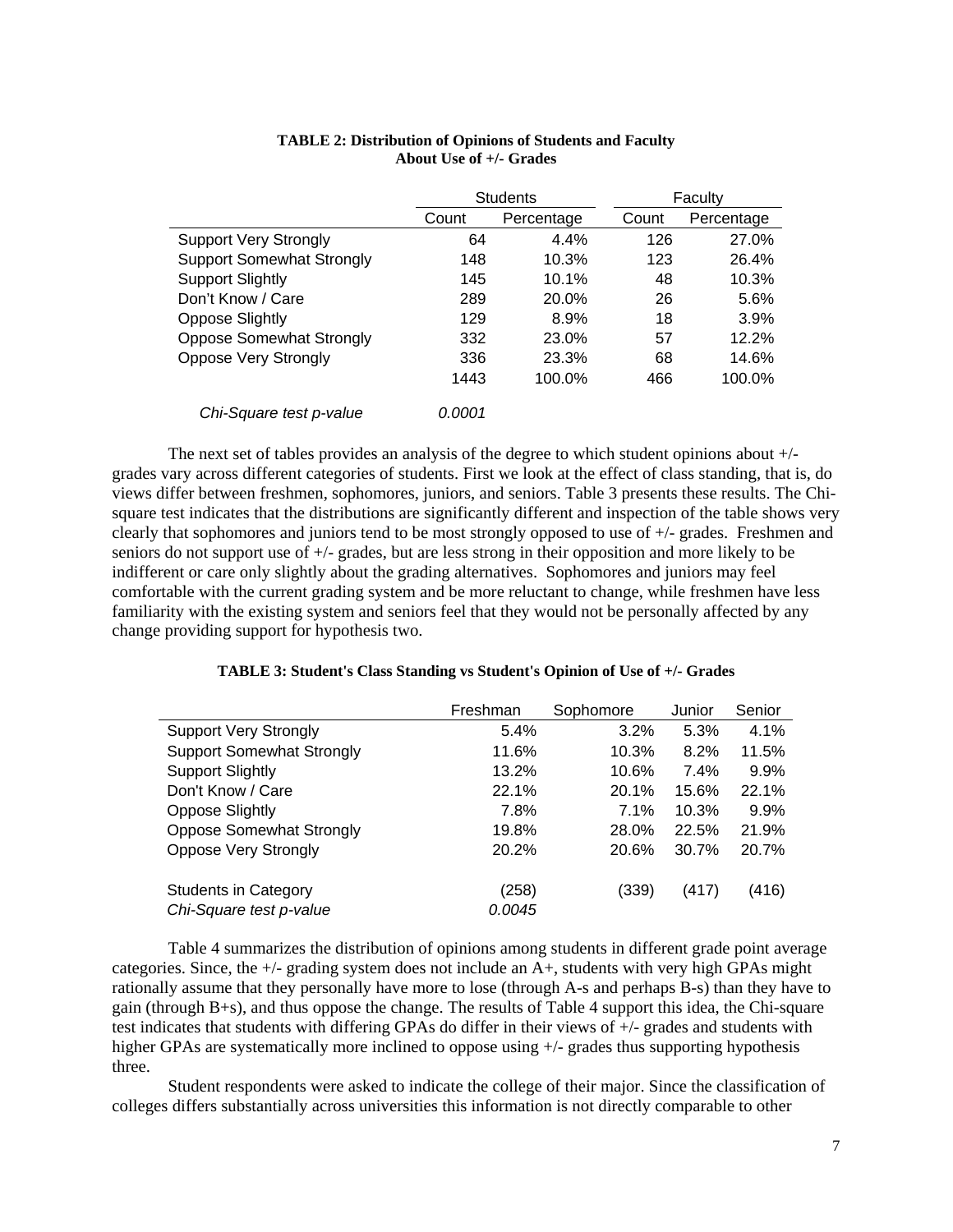universities. However, it would be of interest to know whether the grading rigor of a student's college affects student opinions about +/- grading. Students in colleges which currently give many high grades may feel that they have more to lose from the use of +/- grades than students in other colleges. The university in question has six colleges. Two of them have issued grades which, on average, were below a 2.8 over the last 3 academic years, two issued grades which were on average between 2.8 and 3.1 over that period, and two issued grades which were on average above a 3.1 for that period.

|                                  | $2.00$ or<br>Less | 2.00-2.49 | 2.50-2.99 | $3.00 - 3.49$ | $3.50$ or<br>More |
|----------------------------------|-------------------|-----------|-----------|---------------|-------------------|
| <b>Support Very Strongly</b>     | 8.7%              | 5.8%      | 4.3%      | 4.7%          | 3.5%              |
| <b>Support Somewhat Strongly</b> | 8.7%              | 9.1%      | 10.6%     | 10.7%         | 9.8%              |
| <b>Support Slightly</b>          | 13.0%             | 9.1%      | 11.1%     | 9.4%          | 9.5%              |
| Don't Know / Care                | 39.1%             | 33.9%     | 24.7%     | 15.6%         | 15.0%             |
| Oppose Slightly                  | $0.0\%$           | 10.7%     | 10.6%     | 8.4%          | 8.1%              |
| <b>Oppose Somewhat Strongly</b>  | 13.0%             | 16.5%     | 20.1%     | 24.8%         | 26.6%             |
| <b>Oppose Very Strongly</b>      | 17.4%             | 14.9%     | 18.5%     | 26.4%         | 27.5%             |
|                                  | 100.0%            | 100.0%    | 100.0%    | 100.0%        | 100.0%            |
| <b>Students in Category</b>      | (23)              | (121)     | (368)     | (572)         | (346)             |
| Chi-Square test p-value          | 0.0001            |           |           |               |                   |

# **TABLE 4: Student's GPA vs Student's Opinion of Use of +/- Grades**

Table 5 shows the distribution of student opinions across these categories. The Chi-square test for equal distribution does indicate that there is a significant difference in the distribution of responses. Opposition to +/- grades is strongest and support for them weakest among students in colleges issuing the highest average grades thus supporting hypothesis four. This result should be interpreted somewhat cautiously however, because of the natural correlation of average grade with the student's own GPA examined in Table 4. That is, in general, students in colleges issuing high grades are more likely to have high GPAs.

Next we examine how faculty opinions about  $+/-$  grades vary across different faculty categories. First the length of service at the university is examined. Much like the situation described for students, it might be hypothesized that faculty who have been at the institution for a long period of time will be less likely to support a change in a grading system that they are used to and comfortable in using.

|                                                        | Average GPA Issued in Student's<br>College |             |       |
|--------------------------------------------------------|--------------------------------------------|-------------|-------|
|                                                        | < 2.8                                      | $2.8 - 3.1$ | >3.1  |
| <b>Support Very Strongly</b>                           | 6.0%                                       | 3.8%        | 2.6%  |
| <b>Support Somewhat Strongly</b>                       | 11.6%                                      | 10.5%       | 8.5%  |
| <b>Support Slightly</b>                                | 9.6%                                       | 11.7%       | 7.6%  |
| Don't Know / Care                                      | 19.8%                                      | 22.0%       | 16.3% |
| <b>Oppose Slightly</b>                                 | 9.1%                                       | 10.5%       | 5.8%  |
| <b>Oppose Somewhat Strongly</b>                        | 24.9%                                      | 19.8%       | 27.1% |
| <b>Oppose Very Strongly</b>                            | 19.1%                                      | 21.7%       | 32.1% |
| <b>Students in Category</b><br>Chi-Square test p-value | (450)<br>1,000 >                           | (640)       | (343) |

### **TABLE 5: Average GPA Issued in Student's College vs Student's Opinion of the Use of +/- Grades**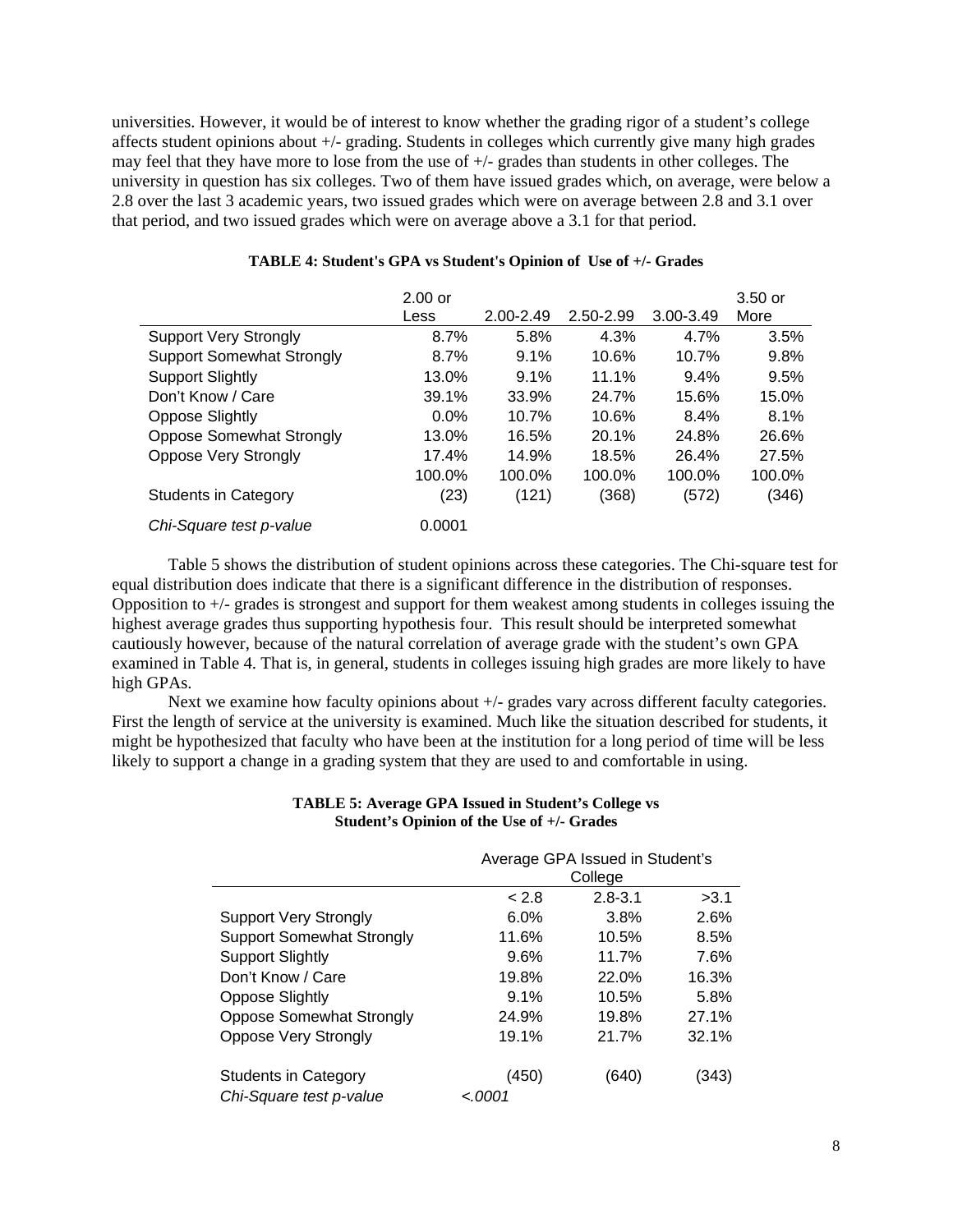Table 6 presents the results for this category. Hypothesis five is only weakly supported. The Chisquare test for equal distribution cannot be rejected for these categories, although faculty with more than 20 years at the institution do have the lowest rate of support and highest rate of opposition to +/- grades.

|                                  | 5 Years or<br>Less | 6-10 Years | $11 - 20$<br>Years | More Than<br>20 Years |
|----------------------------------|--------------------|------------|--------------------|-----------------------|
| <b>Support Very Strongly</b>     | 26.8%              | 27.7%      | 27.0%              | 25.0%                 |
| <b>Support Somewhat Strongly</b> | 23.8%              | 33.0%      | 27.7%              | 21.9%                 |
| <b>Support Slightly</b>          | 14.3%              | 7.4%       | 9.5%               | 6.3%                  |
| Don't Know / Care                | 6.5%               | 5.3%       | 4.4%               | 4.7%                  |
| <b>Oppose Slightly</b>           | 6.0%               | 4.3%       | 1.5%               | 3.1%                  |
| <b>Oppose Somewhat Strongly</b>  | 13.7%              | $7.4\%$    | 13.1%              | 14.1%                 |
| <b>Oppose Very Strongly</b>      | 8.9%               | 14.9%      | 16.8%              | 25.0%                 |
| <b>Faculty in Category</b>       | (168)              | (94)       | (137)              | (64)                  |
| Chi-Square test p-value          | 0.1914             |            |                    |                       |

## **TABLE 6: Faculty Member's Length of Service at the Institution vs Faculty Member's Opinion of the Use of +/- Grades**

Table 7 examines the relationship between the average grade issued in the faculty member's college and the faculty member's views of the use of +/- grades. Grades might tend to be higher in colleges where most faculty members are not very concerned with grades or the possibility of grade inflation. On the other hand, faculty in colleges with high average grades might see a greater need for additional grading categories. Thus, there is no clear hypothesis about how average grades in the college should impact opinions about the use of +/- grades. The results of Table 7 indicate that the null hypothesis of equal distribution cannot be rejected. There appears to be no clear link between the average grade issued in a college and the views of faculty members about +/- grading rejecting hypothesis six.

|                                  | Average GPA Issued in Faculty Member's<br>College |             |       |
|----------------------------------|---------------------------------------------------|-------------|-------|
|                                  | < 2.8                                             | $2.8 - 3.1$ | >3.1  |
| <b>Support Very Strongly</b>     | 21.0%                                             | 28.6%       | 31.5% |
| <b>Support Somewhat Strongly</b> | 35.3%                                             | 21.4%       | 23.8% |
| <b>Support Slightly</b>          | 11.8%                                             | 11.4%       | 8.8%  |
| Don't Know / Care                | 2.5%                                              | 5.7%        | 7.2%  |
| <b>Oppose Slightly</b>           | 3.4%                                              | 4.3%        | 3.9%  |
| <b>Oppose Somewhat Strongly</b>  | 16.8%                                             | 12.1%       | 9.9%  |
| <b>Oppose Very Strongly</b>      | 9.2%                                              | 16.4%       | 14.9% |
| <b>Faculty in Category</b>       | (119)                                             | (140)       | (181) |
| Chi-Square test p-value          | 0.1329                                            |             |       |

#### **TABLE 7: Average Grade Issued in faculty member's College vs faculty member's Opinion of Use of +/- Grades**

The reasons given by students and faculty members for supporting or opposing use of +/- grades are summarized in Tables 8 through 11. These tables were assembled by categorizing open-ended responses. In the case of respondents opposing +/- grades, there were a number of somewhat distinct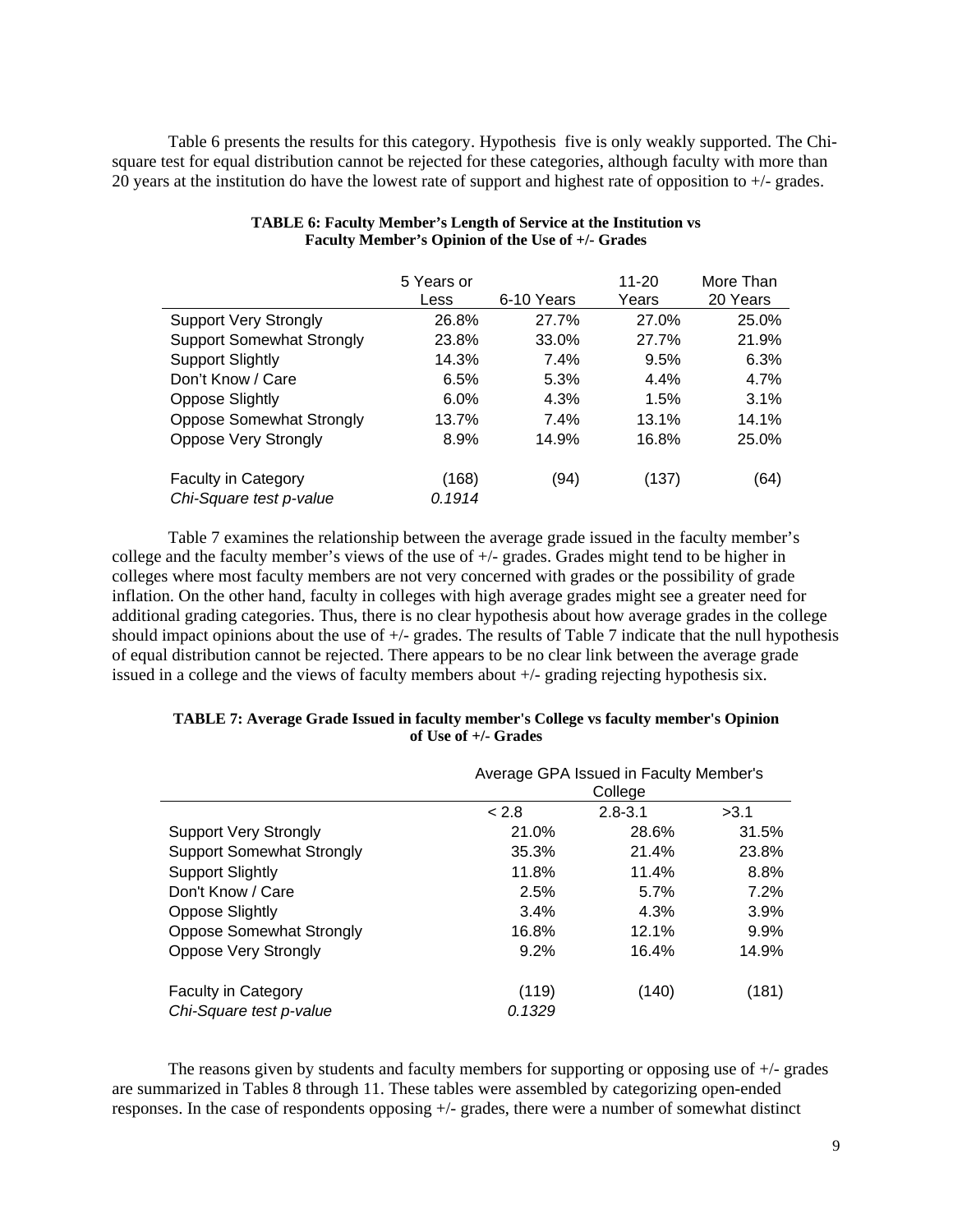responses that were still logically related in an overall category. In those instances the overall number of occurrences in the general category is presented, but the distribution of responses within the subcategories is also presented.

Table 8 summarizes reasons given by students supporting the use of +/- grades. The predominant reason given was that the system would provide grades that are more accurate and provide a more refined measure of performance. The second most prevalent reason – that +/- grades provide a more appropriate reward for the effort is somewhat related. Other rather frequent reasons given were the feeling that +/ grades will raise GPAs and the belief that they will increase incentives for students to work hard in classes.

In contrast to the 35 students who felt that  $+/-$  grades would raise GPAs, Table 9 indicates that 10 times as many students (352) believe that  $+/-$  grades will have a negative impact on grades. It seems clear that fear of lower grades was the most important factor in the overall negative view of students toward the +/- grading system. Just over 100 students indicated that they oppose +/- grades simply because they prefer the current system and either see no reason to change or do not like the new system. Students also criticized the new system as being overly complicated, increasing stress and placing too much focus on grades, requiring more work of them to receive the same grades, and having a potential negative impact on employment, scholarships, and/or getting into graduate school.

|                                                | Number of<br>Comments |
|------------------------------------------------|-----------------------|
| Grades are More Accurate/Refined               | 145                   |
| Provide More Appropriate Reward for the Effort | 43                    |
| Will Raise GPA's                               | 35                    |
| Increased Incentives to Work Harder            | 21                    |
| Will increase the Reputation of the School     | 7                     |
| Other Schools Use Them                         | 5                     |

# **TABLE 8: Students' Reasons for Supporting +/- Grades**

Reasons for faculty support for +/- grades are summarized in Table 10. The two most prevalent reasons cited closely parallel the top two reasons for support provided by students. First, that grades will be more accurate and refined under a +/- system (identical to the students' top response) and second that they are fairer or better for the students (similar to the students' response of – provides more appropriate reward for effort). Other prominent reasons for support included the belief that +/- grades will help combat grade inflation, and that they will improve student motivation.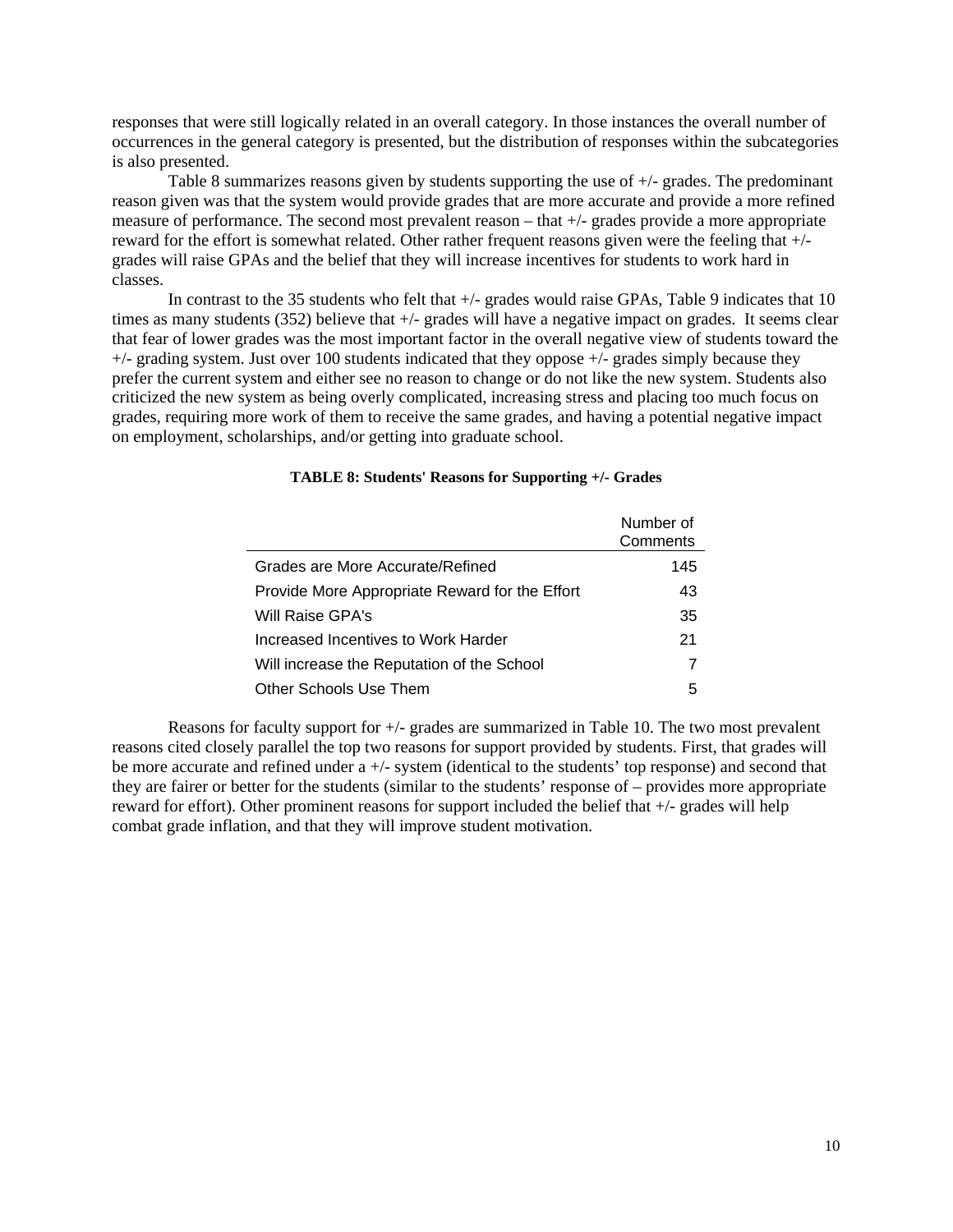|                                                         | Number of Comments |          |
|---------------------------------------------------------|--------------------|----------|
|                                                         |                    | In Sub-  |
|                                                         | In Category        | Category |
| Negative Impact on Grades                               | 352                |          |
| An "A" is an "A" (is difficult enough)                  |                    | 164      |
| It will lower my GPA                                    |                    | 145      |
| Achieving 4.0 is More Difficult                         |                    | 32       |
| Heard from ASU / Lower Grades                           |                    | 11       |
| <b>Prefer Current System</b>                            | 104                |          |
| Like current System / no reason to change               |                    | 54       |
| Don't like the change                                   |                    | 50       |
| System is more Complicated                              | 38                 |          |
| Too much pressure / stress                              | 34                 |          |
| Will require more study time for the same grades        | 21                 |          |
| Puts too much focus on grades                           | 16                 |          |
| Negative Impact on Scholarships/Employment/Grad. School | 15                 |          |
| Doesn't motivate me more                                | 9                  |          |
| Like high School/Grade School                           | 8                  |          |
| <b>Changes School's Atmosphere</b>                      | 5                  |          |

#### **TABLE 9: Students' Reasons for Opposing +/- Grades**

#### **TABLE 10: Faculty Reasons for Supporting +/- Grades**

|                                                              | Number of<br>Comments |
|--------------------------------------------------------------|-----------------------|
| Grades are More Accurate/Refined                             | 173                   |
| Grades are Fairer/Better for Students                        | 50                    |
| Will Combat Grade Inflation                                  | 26                    |
| Will Improve Student Motivation                              | 23                    |
| Better / Easier for Faculty (Feel better about grades given) | 12                    |
| Will Improve Student Feedback                                | 10                    |

Reasons for opposition to +/- grades among faculty were varied (see Table 11). Most commonly cited is the idea that the change poses more costs than the benefits it provides. The next most frequent concern was the belief that grade challenges and arguments over grades would be increased since more students would be near a boundary between grades. Somewhat related to this are concerns that grades will be more difficult (physically and emotionally) for faculty to construct and compute and that the particular grade given will be arbitrary. Interestingly almost as many faculty believed that +/- grades would have no impact on or would increase grade inflation (17) as believed that +/- grades would reduce grade inflation (26). Finally, 10 faculty members expressed concern that +/- grades would overemphasize grades.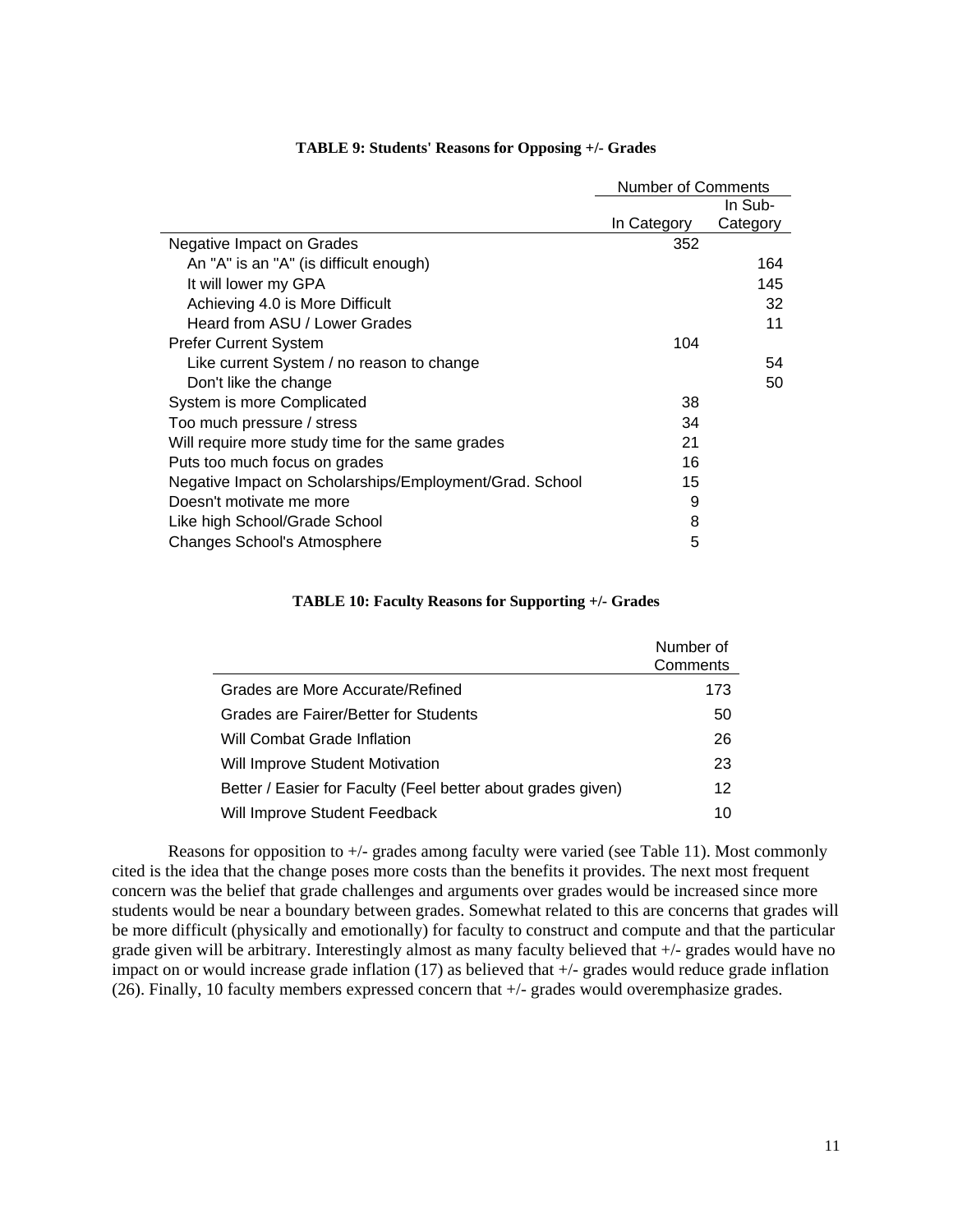|                                            | <b>Number of Comments</b> |          |
|--------------------------------------------|---------------------------|----------|
|                                            |                           | In Sub-  |
|                                            | In Category               | Category |
| Cost versus Benefit                        | 39                        |          |
| Current System is OK (no need for change)  |                           | 14       |
| No Benefit to Change                       |                           | 9        |
| No Benefit to Students                     |                           | 9        |
| High cost to change with Little Benefit    |                           | 7        |
| Will Increase Grade Challenges/Arguments   | 24                        |          |
| Grading Will be More Difficult for faculty | 21                        |          |
| Grades are More Arbitrary                  | 17                        |          |
| Grade Inflation Impact                     | 17                        |          |
| Will Encourage Grade Inflation             |                           | 10       |
| Won't Reduce Grade Inflation               |                           |          |
| Overemphasis on Grades                     | 10                        |          |
| Emphasizes Grades versus Learning          |                           | 6        |
| Adds to Student Anxiety over Grades        |                           | 4        |
| Not used by Employers / recruiters         | 3                         |          |
| May Hurt Student Grad School chances       | 2                         |          |

#### **TABLE 11: Faculty Members' Reasons for Opposing +/- Grades**

# **Conclusions**

This study examined the extent of use of +/- grades in AACSB accredited business schools by collecting data from 99 such schools. Sixty percent of the schools use some variant of  $a +/2$  grading system, 32 percent use only whole-letter grading and the remainder use a single intermediate grade.

A survey of faculty and student opinions about a move to +/- grading at a mid-sized university in the Southwest provides a number of interesting insights. There is a strong divergence between student and faculty opinions. Over half of faculty respondents support +/- grades at least somewhat strongly as compared to only 15 percent of students. Nearly half of student respondents oppose the change at least somewhat strongly.

 Students and faculty supporting the +/- grading system cited very similar reasons for their support - the belief that grades will be more accurate and refined and the belief that grades will be fairer or better for students. Some students also indicated the change would provide incentive to work harder. Some faculty felt it would combat grade inflation and improve student motivation.

 Students who oppose the change believe there will be a negative impact on GPA's (352 students believe this versus 35 who believe grades would improve). The next most prevalent student comment was that they prefer the current system and see no need for a change. Faculty who opposed the change commented most frequently that there is little benefit from the change and next that it will increase grade challenges or make grading more difficult for faculty.

Opposition to the change was strongest and support for +/- grades was weakest among students in colleges issuing the highest average grades. In addition, sophomores and juniors and students with higher GPAs tend to be most strongly opposed. This suggests that student opposition to a  $+/-$  grading system could be reduced by implementing it in a phased manner (starting with the freshman class) and by finding a way to incorporate a grade of A+. In addition, resistance to change theory suggests that it is important that the reasons why the use of +/- grades might be in the best interest of students be effectively communicated throughout the process and that students groups should be involved early in any proposal to institute +/- grades.